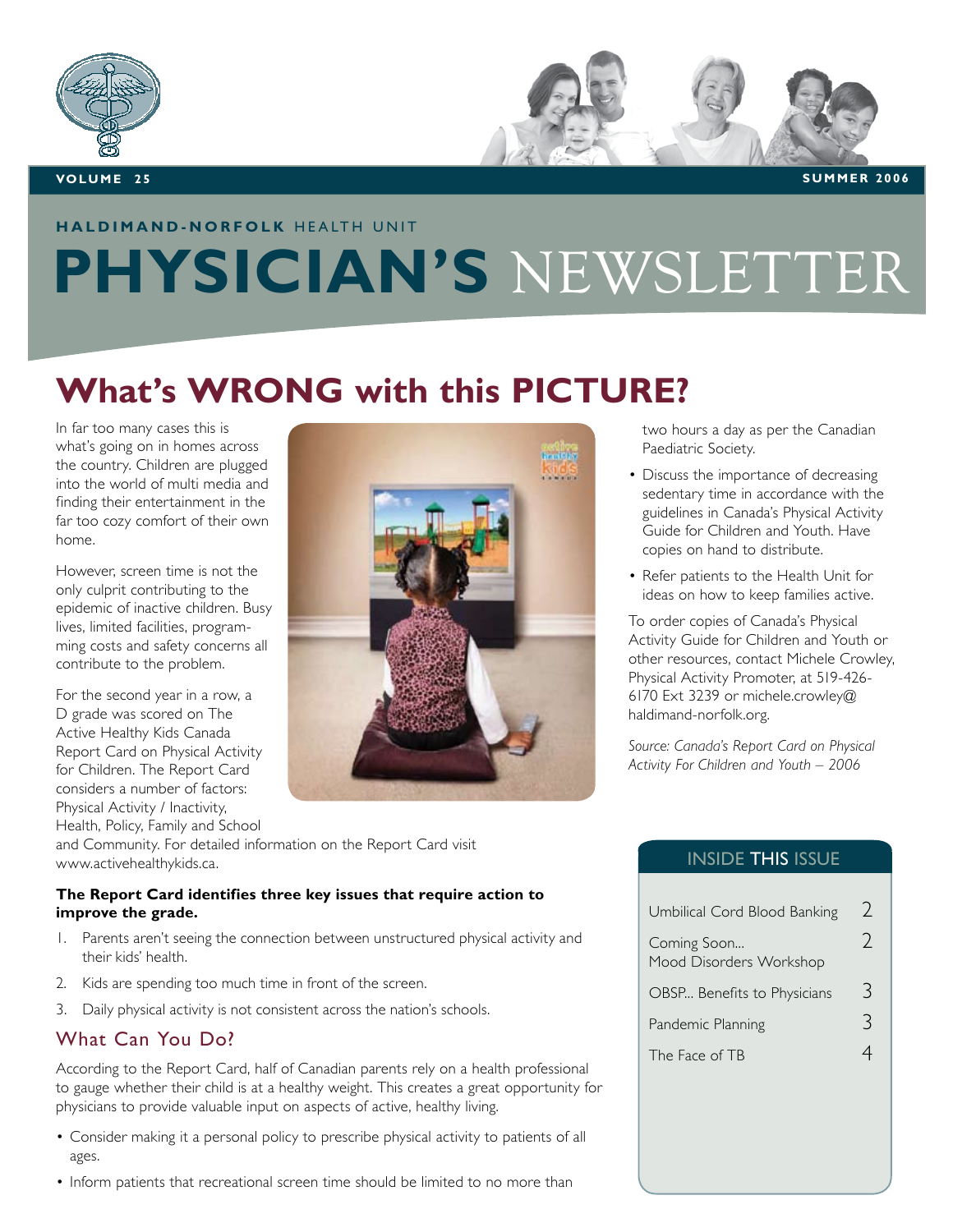# Umbilical Cord Blood Banking

The Haldimand-Norfolk Health Unit's prenatal teachers have noted an increase in the questions regarding umbilical cord blood banking.

The current recommendations from the SOGC about this issue were published in March of 2005 in the JOGC. They recommended that pregnant women should talk to their health care providers if they are interested in storing umbilical cord blood.

There are both public and private umbilical cord blood banks in Canada. Public cord blood banks collect and store umbilical cord blood units for potential use by the population at large (allogeneic). There is only one public umbilical cord blood bank in Canada (Alberta Cord Blood Bank – ACBB). There is usually no charge for public banks.

Private cord blood banks offer parents the opportunity to store their baby's umbilical cord blood stem cells for an indefinite period of time, in case the infant develops illness for which stem cell transplantation

may be indicated (autologous). It is difficult to estimate the likelihood that an autologous cord blood donation will be used. (Less than 5% of privately stored cord blood has been used clinically at this time.) There are now 6 private cord blood banks in Canada (5 in the Toronto area) and parents are charged between \$600-\$900 for registration, cryopreservation and storage, with annual storage fees between \$100-\$150.

Some of the SOGC recommendations are:

- Donation of cord blood for public banking and subsequent allogeneic transplantation should be encouraged when umbilical cord blood banking is being considered by childbearing women, prenatal care providers and/or obstetric facilities.
- Collection and long-term storage of umbilical cord blood for autologous donation is not recommended because of the limited indications and lack of scientific evidence to support the practice.
- Consent for the collection of umbilical •

cord blood should be received from the expecting parent prior to delivery and confirmed after delivery before collection takes place.

• It is also recommended that perinatal facilities have policies and procedures in place for the collection of umbilical cord blood.

For information about the other recommendations (16 in all) and the support material for the recommendations, please refer to The Journal of Obstetrics and Gynecology of Canada, 156, March, 2005 or free online at: www.sogc.org

*Submitted by Joan Baker, Public Health Nurse, 905-774-3333 Ext. 222..*

### **Coming on November 1, 2006**

## **Prenatal and Postnatal MOOD DISORDERS WORKSHOP**

Objective: To increase knowledge and understanding of mood disorders (especially depression) in ante and postpartum clients.

Information on screening, treatment and local resources.

Location and time to be announced in the Fall Newsletter and by mail.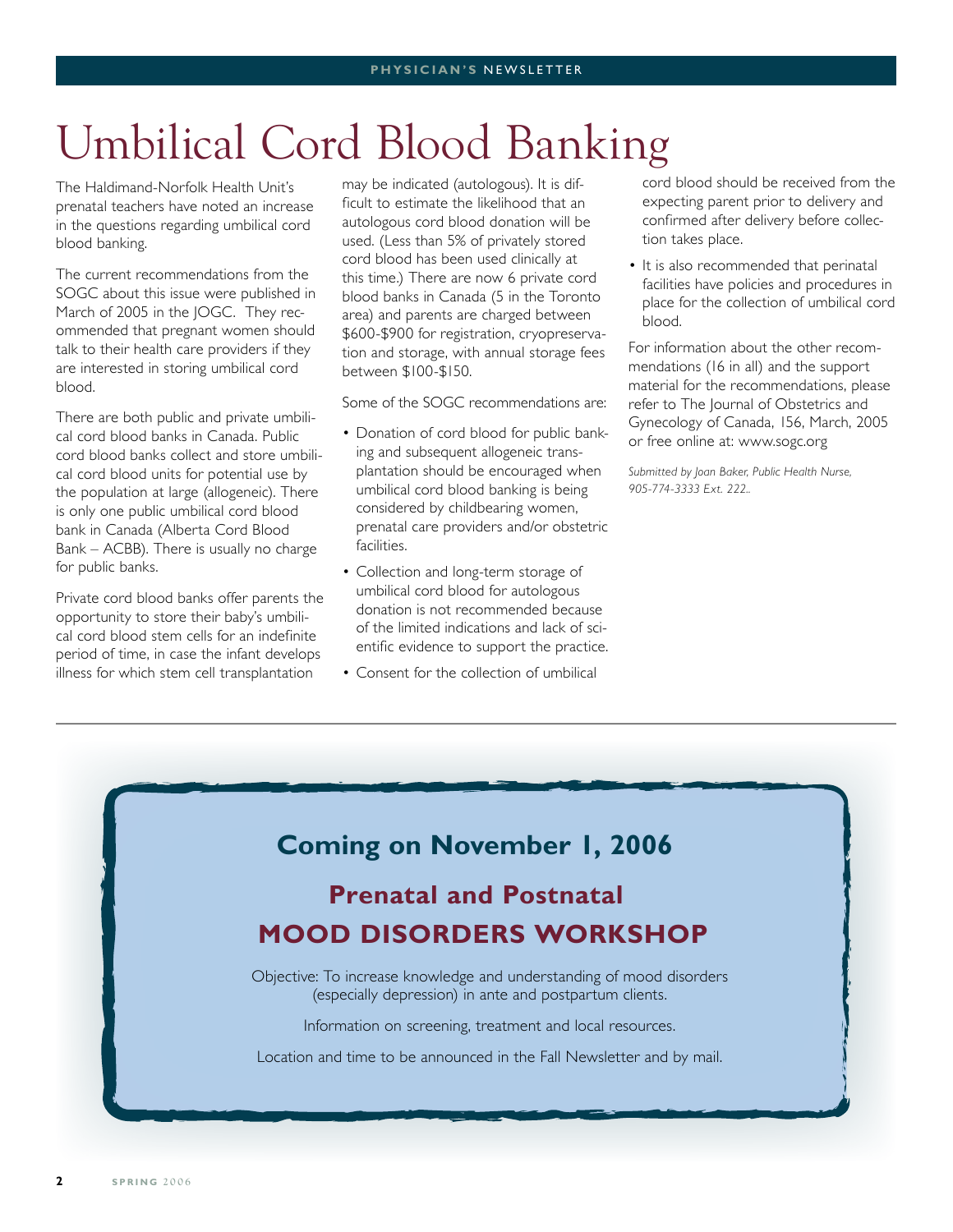# OBSP… Benefits to Family Physicians



The Ontario Breast Screening Program continues to grow and see more clients. If you haven't already started referring your patients here is a list of reasons why you and your eligible patients should consider OBSP.

- All OBSP facilities accredited by Canadian Association of Radiologists
- Assistance recruiting all eligible women in practice, maximizing participation rates
- Automatic recall of patient at appropriate interval
- Result letter sent to physician and client
- Risk assessment of client to determine appropriate screening interval
- Multi-disciplinary team supporting role of primary care physician
- Earlier diagnosis and treatment of breast cancers
- Cancer detection rates compare favourably with interna-• tional standards
- Death rates from breast cancer is decreasing, in part due to regular screening
- Continuous monitoring and evaluation •
- Referral to OBSP is endorsed by Ontario College of Family Physicians
- Statistical reports on each practice regularly provided

For more information on the Ontario Breast Screening Program contact Wendy King, Nurse Examiner, Norfolk General Hospital at 519-426-4006.

For promotional materials to share with your eligible patients contact Michele Crowley, Health Promoter, Haldimand-Norfolk Health Unit 519-426-6170 Ext. 3239.



## Pandemic Planning

The Haldimand-Norfolk Health Unit is well into the process of pandemic planning. The goal of influenza pandemic planning and response is first to minimize serious illness and overall deaths, and second to minimize societal disruption among Canadians as a result of an influenza pandemic.

The Health Unit's plan has established five sub-committees to address the multitude of complex issues that need to be worked through in order for the goals of the plan to be achieved. The Chairs of the sub-committees meet on a regular

basis to coordinate planning and solutions that cross their mandates.

The five designated sub-committees are:

- Surveillance Sub-Committee
- Anti-virals and Vaccines Sub-Committee •
- Health Services and Public Health Measures Sub-Committee
- Emergency Measures Sub-Committee
- Communications Sub-Committee •

In order to keep the medical community informed of the progress and issues for

the sub-committees there will be an article here in the Physician's Newsletter each issue. We welcome any ideas or requests for additional information from the community physicians on any of the content presented in the newsletter.

*Submitted by Karen Boughner, Manager, Public Health, 519-426-6170 Ext. 3218.*